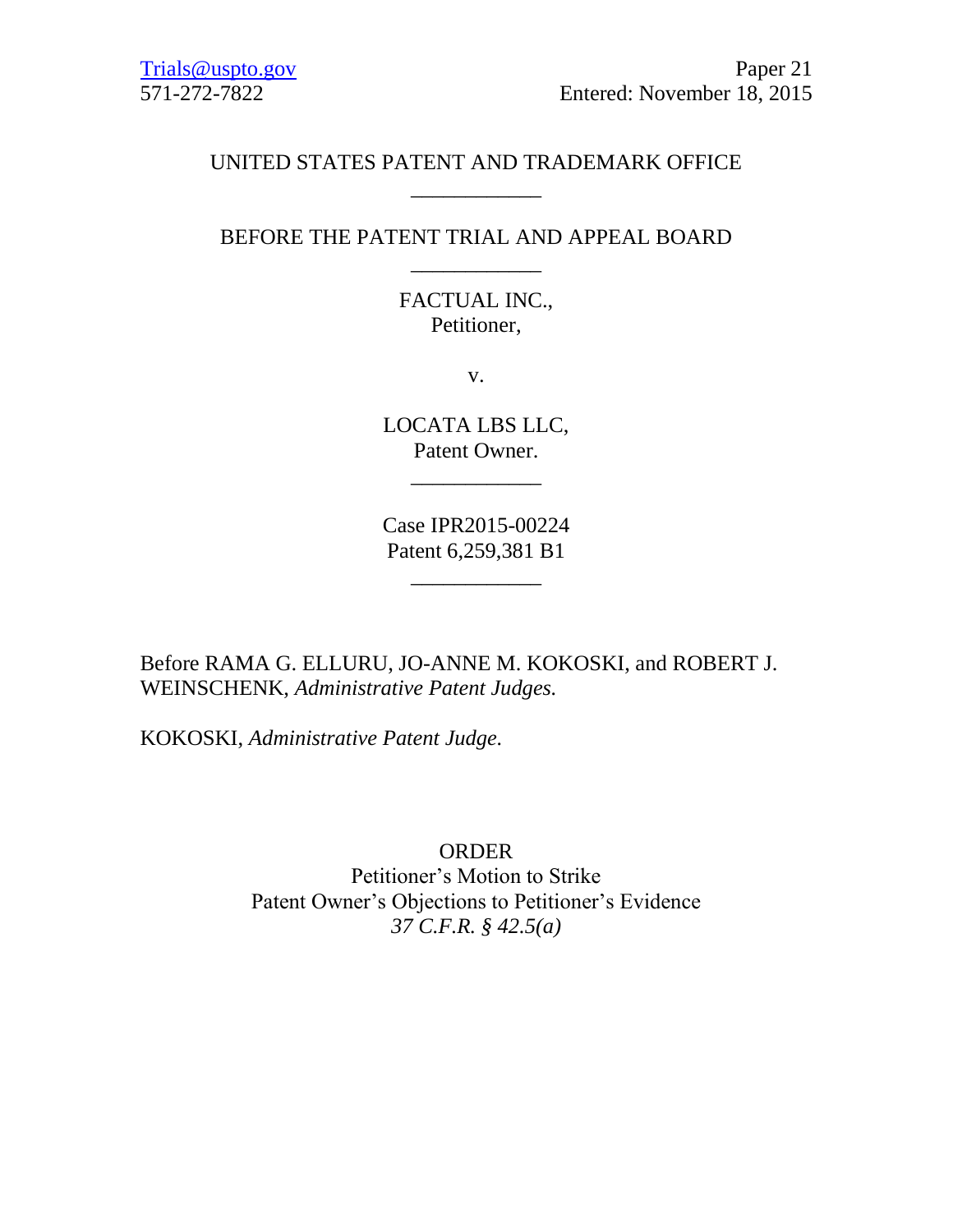#### IPR2015-00224 Patent 6,259,381 B1

On September 1, 2015, with Board authorization, Petitioner filed a Motion to Strike Patent Owner's Objections to Petitioner's Evidence. Paper 17 ("Mot."). Patent Owner filed an Opposition to the Motion. Paper 18 ("Opp."). Having reviewed the Motion and Opposition, we grant Petitioner's Motion.

On August 13, 2015, Patent Owner filed Objections to Petitioner's Evidence, setting forth its objections to Petitioner's Exhibit 1007, the Declaration of Michael S. Braasch ("Braasch Declaration"). Paper 14. According to Patent Owner, Dr. Braasch "admitted during his deposition that the opinions he presents in the Braasch Decl[aration] are not based on sufficient facts or data, are not the product of reliable principles and method, and are not reliably applied to the facts of this proceeding." *Id.* at 1.

Petitioner argues that Patent Owner's objections are untimely, citing 37 C.F.R. § 42.64(b)(1), which requires that any objection to evidence submitted during a preliminary proceeding (such as the Braasch Declaration) must be served within ten business days of the institution of the trial. Mot. 2. Patent Owner responds that its objections did not arise until Dr. Braasch's deposition, and that "Section 42.64(b)(1) can only be met if the bases for objection are facially apparent in the evidence." Opp. 2.

In this case, the Braasch Declaration was submitted with the Petition. Any objections to the Braasch Declaration, therefore, must have been served within ten business days of the decision instituting trial. 37 C.F.R.  $§$  42.64(b)(1). Trial was instituted on May 14, 2015; as a consequence, Patent Owner's objections were almost three months late, and Patent Owner did not request that the Board waive or suspend the timing requirement prior to serving the late objections. Further, the alleged deficiencies in the

2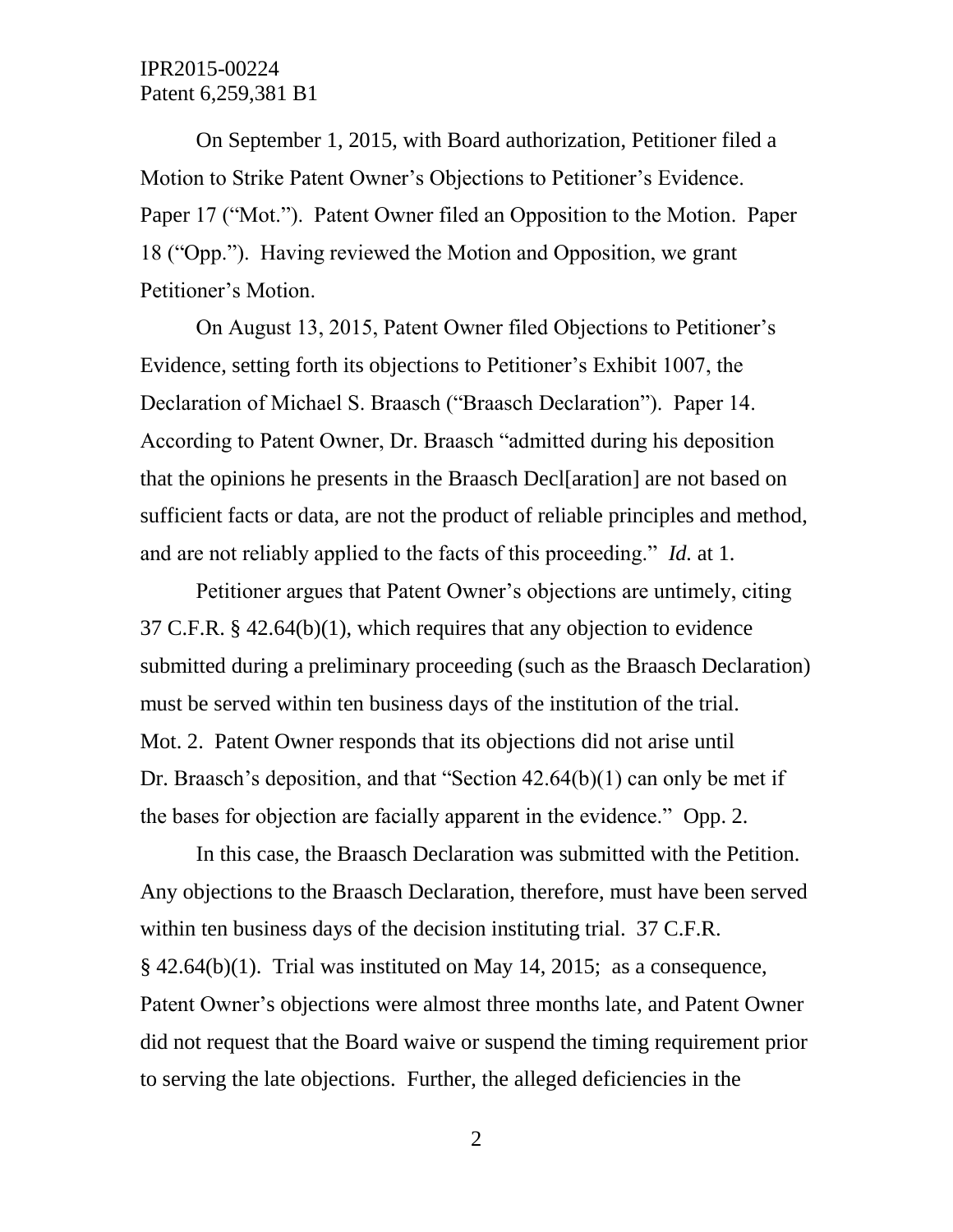#### IPR2015-00224 Patent 6,354,008 B1

Braasch Declaration should be addressed within the context of the weight given the testimony in view of Patent Owner's cross-examination of Dr. Braasch, as Patent Owner argues in the Patent Owner Response. *See*  Opp. at 4 ("Locata properly addressed its substantive argument in its response, where it demonstrated the lack of merit in Dr. Braasch's testimony with reference to Exhibit 2016, the official transcript of Dr. Braasch's deposition, to which Petitioner has not objected."); *see also Parrot S.A. v. Drone Techs., Inc.*, Case IPR2014-00730, slip op. at 27–28 (PTAB Oct. 20, 2015) (Paper 27) (dismissing Motion to Exclude declaration submitted with Petition as untimely because Patent Owner served objections more than three months after trial institution); *Seoul Semiconductor Co., Ltd. v. Enplas Corporation*, Case IPR2014-00605, slip op. at 15–16 (PTAB Sept. 15, 2015) (Paper 56) (dismissing Motion to Exclude declaration submitted with Petition as untimely because Patent Owner's objections were served almost seven months after trial institution).

#### It is therefore

ORDERED that Petitioner's Motion to Strike Patent Owner's Objections to Petitioner's Evidence is *granted*; and

FURTHER ORDERED that Paper 14 and Exhibit 2017 are expunged from the record.